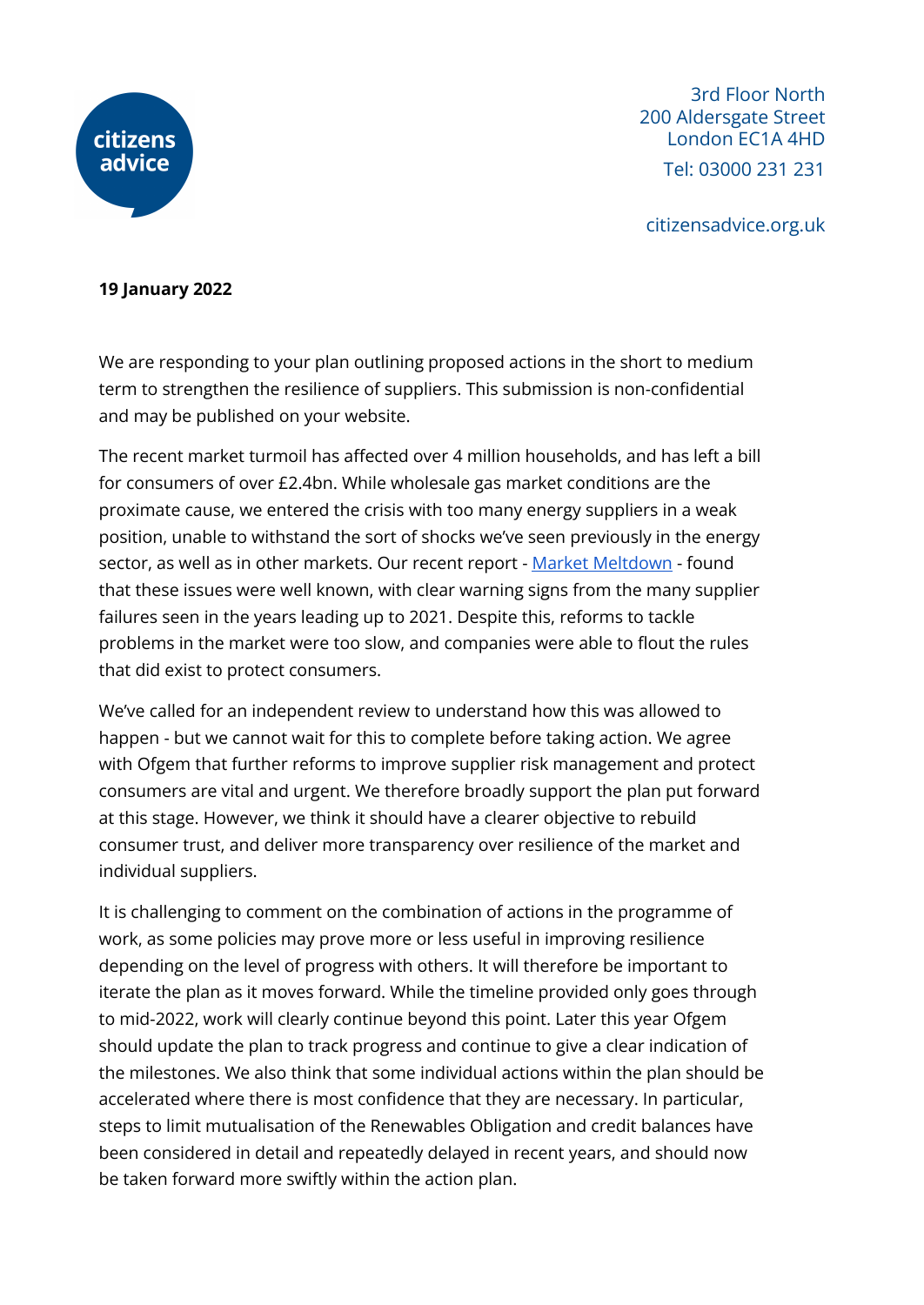There is also clear evidence that many of the rules put in place by Ofgem were not being followed, and that its approach to enforcement and compliance was not effective at improving supplier resilience. The plan should incorporate considerations of how these functions can be improved, and include the forthcoming update to the Enforcement Guidelines as an output within the plan.

Finally, this is a very significant programme of work for Ofgem. It will need to be prioritised and adequately resourced in order to deliver these reforms successfully while continuing its other work, much of which is essential in order for us to achieve our net zero goals.

We set out our views on the objectives and actions in the plan in more detail below.

Yours sincerely

Alex Belsham-Harris Principal Policy Manager, Retail Energy Markets

#### **Overall objective and outcomes**

We support the objective set out by Ofgem to ensure companies are financially resilient with risks not inappropriately passed to customers, but think this should be expanded, with the parallel aim of building consumer trust in the sector. We are concerned that trust has been significantly damaged, and unless this is addressed only the most confident consumers are likely to engage and benefit from the market. This is likely to mean lower income consumers and those in vulnerable circumstances are likely to see poorer outcomes. It also poses a risk to achieving our net zero goals, which are likely to need consumers to be more engaged with energy choices.

To help deliver this objective on consumer trust, a further outcome of the programme should be transparency. This will enable stakeholders to better understand the risks in the market and the action being taken to address them, and to critically engage with the approach that Ofgem is taking. While we do not think it is likely - or even desirable - for consumers to use information on company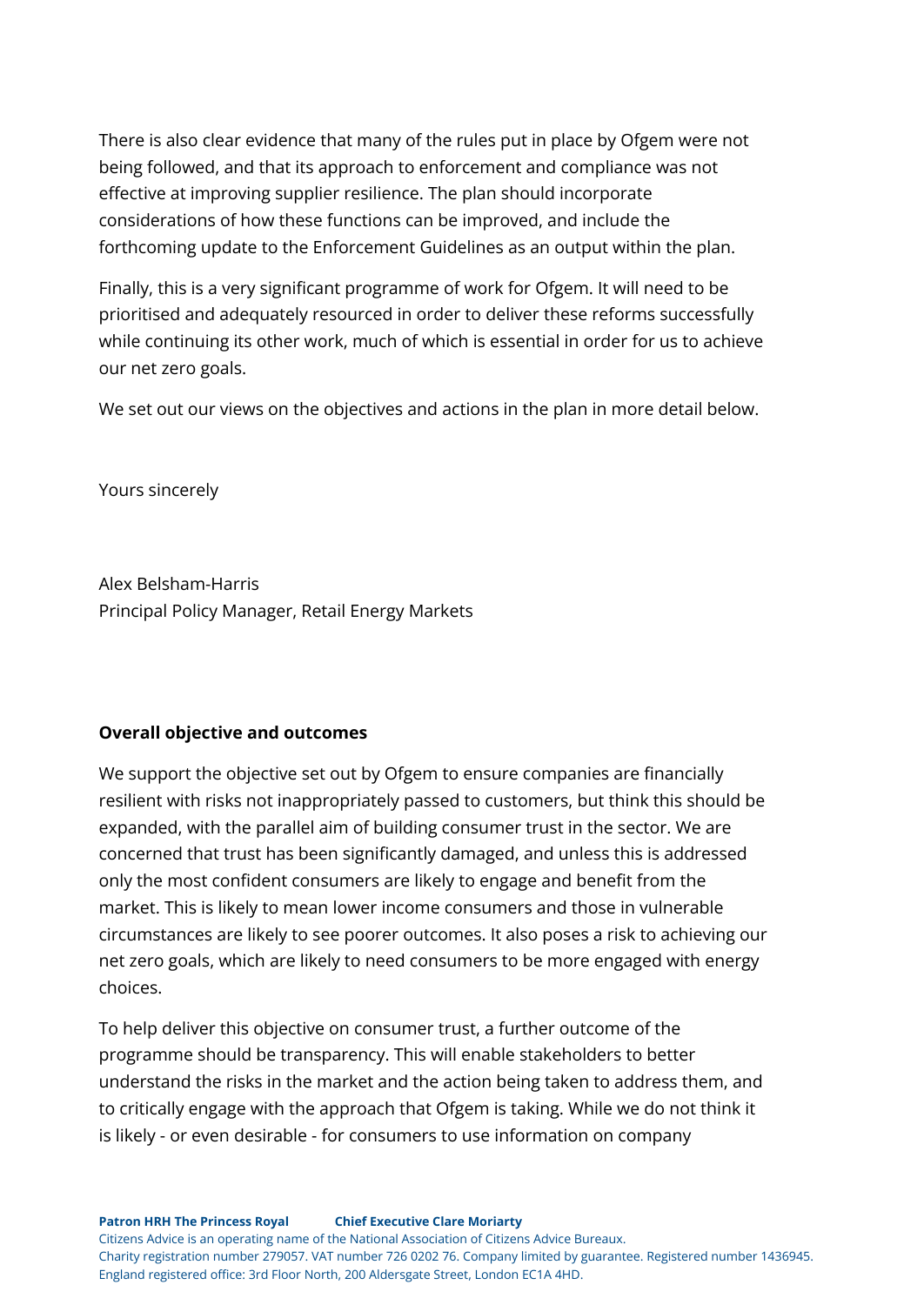resilience in their switching decisions, publishing this information to an appropriate level would provide effective reputational incentives on companies.

We recognise there are important competition issues to consider around what information can be shared on individual supplier resilience. However, these should not be insurmountable - for example, the Prudential Regulation Authority shares some outcomes from its stress testing at company level.<sup>1</sup> However, under current plans, information from Ofgem's resilience work seems only likely to be published if formal compliance action is launched against a company. This will not go far enough to reassure stakeholders and consumers that suppliers are more resilient and that the issues that led to the current market turmoil are being resolved.

## **Individual actions in the plan**

## *Actions 1 and 2: Monitoring and stress testing*

We agree that Ofgem should enhance its data collection from suppliers, but this can be enhanced further with data from stakeholders (including consumer groups) and data from codes, including the Retail Energy Code which should enable more centralised information about supplier behaviour and performance to be available.

We support the introduction of stress testing, and recognise the benefits of an iterative approach - although this also needs to be done in a timely way, rather than moving at the pace of the slowest. We agree that stress tests should include a range of scenarios that suppliers could face including wholesale price rises or increased volatility, a wider economic recession and increasing customer bad debt, significant customer losses (especially where the supplier has used auto-switching services to drive acquisitions), and changes to the expected pace of transition to low carbon technologies that may affect the business strategy.

Ofgem should use insights from individual supplier stress tests to consider market-wide risks, including a possible 'domino effect' of multiple supplier failures on other suppliers, and other market participants like shippers, metering agents etc. To more fully understand market-wide risks it may be necessary for Ofgem to expand its stress testing to non-domestic supply.

#### *Action 3: Management Control Framework*

We support the proposals for this process. It should include an examination by companies of the risks that could emerge if the company fails, through either a

**Patron HRH The Princess Royal Chief Executive Clare Moriarty** Citizens Advice is an operating name of the National Association of Citizens Advice Bureaux. Charity registration number 279057. VAT number 726 0202 76. Company limited by guarantee. Registered number 1436945. England registered office: 3rd Floor North, 200 Aldersgate Street, London EC1A 4HD.

<sup>1</sup>Bank of England (2021) Stress testing the UK banking system: 2021 [Solvency](https://www.bankofengland.co.uk/stress-testing/2021/bank-of-england-stress-testing-results) Stress Test results | Bank of [England](https://www.bankofengland.co.uk/stress-testing/2021/bank-of-england-stress-testing-results)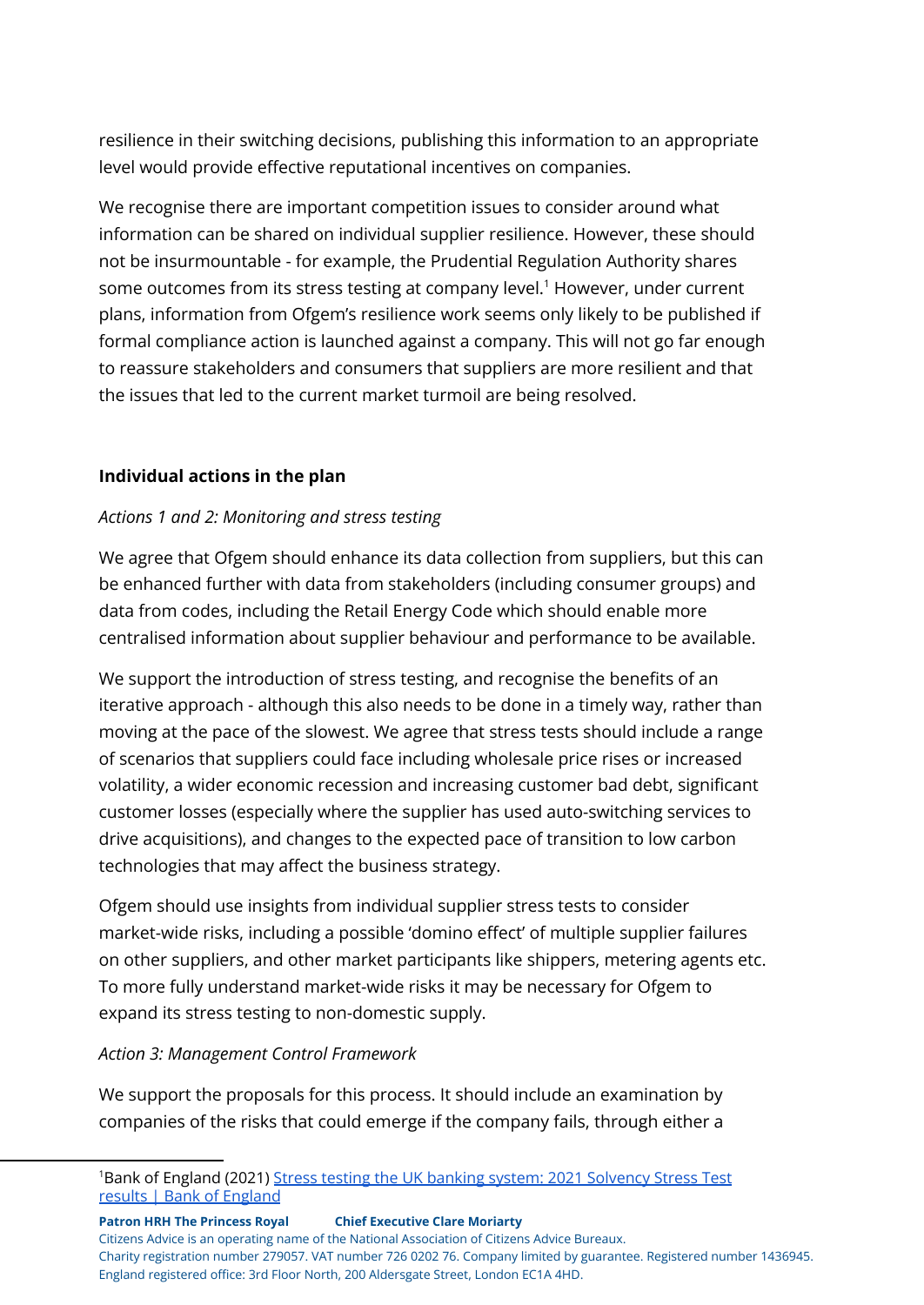Supplier of Last Resort or Special Administration process. Steps should then be taken to address these risks and update the Customer Supply Continuity Plan accordingly. This could include risks around the company structure and commercial arrangements which are likely to counteract the aims of the Financial Responsibility Principle to reduce mutualised costs in the event of a supplier failure, by ensuring that the administrator is able to recover funds that can offset these costs.

### *Action 4: Financial Responsibility Principle compliance and enforcement*

While we support Ofgem's commitment to swift enforcement of these requirements, our research has highlighted repeated missed opportunities in relation to enforcement of rules, including those introduced recently as part of the licensing review. New powers under the recent licensing reforms, like the ability to require audits of suppliers financial plans or operational capability, appear never to have been used. Had tougher action been taken in a more timely manner, the market could have been more resilient at the point that wholesale price rises began to bite.

In order to make meaningful improvements and rebuild confidence among stakeholders, Ofgem must urgently consider the role of enforcement and compliance in recent market turmoil as part of its wider review of regulation (Action 10), and set out how its approach will change in future when it publishes the planned update to its Enforcement Guidelines.

# *Actions 5 and 9: Mutualisation and credit balances*

We have long called for action to minimise the risk of mutualisation of credit balances and the Renewables Obligation. $2$  The latter had driven the majority of costs related to supplier failures prior to 2021, and in total at least £500m will have been mutualised since 2016. $3$  Ensuring companies cannot build up large liabilities or make inappropriate use of consumers money should remove scope for risky behaviour and help ensure more sustainable business plans, particularly for new entrant suppliers. Action to tackle these risks 'at source' should also enable stress testing to be more focused on commercial risks, and enable it to be used proportionately.

Despite the risks being well understood, reforms to tackle these risks have already been considered for a number of years, and consulted on many times. We're concerned that the timelines set out in the plan suggests further delays, with a decision unlikely before the second half of 2022. Given that changes may be complex for suppliers, Ofgem has previously suggested that implementation may

**Patron HRH The Princess Royal Chief Executive Clare Moriarty** Citizens Advice is an operating name of the National Association of Citizens Advice Bureaux. Charity registration number 279057. VAT number 726 0202 76. Company limited by guarantee. Registered number 1436945. England registered office: 3rd Floor North, 200 Aldersgate Street, London EC1A 4HD.

<sup>&</sup>lt;sup>2</sup> Citizens Advice (2019) [Picking](https://www.citizensadvice.org.uk/about-us/our-work/policy/policy-research-topics/energy-policy-research-and-consultation-responses/energy-policy-research/picking-up-the-pieces/) up the Pieces

<sup>&</sup>lt;sup>3</sup> Citizens Advice (2021) Market [Meltdown](https://www.citizensadvice.org.uk/about-us/our-work/policy/policy-research-topics/energy-policy-research-and-consultation-responses/energy-policy-research/market-meltdown-how-regulatory-failures-landed-us-with-a-multi-billion-pound-bill/)